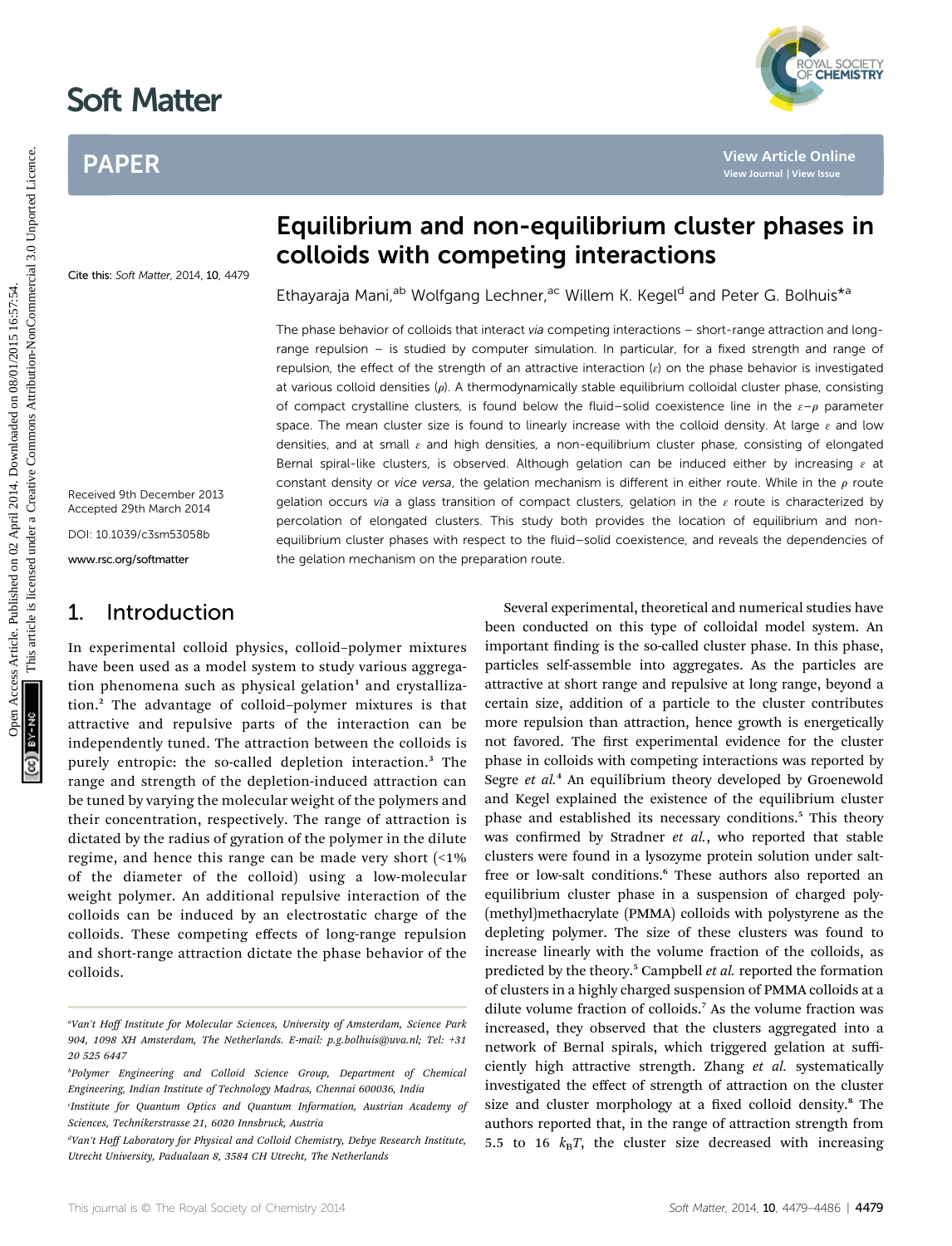attraction strength. They attributed this observation to a higher nucleation rate at higher attraction strength leading to a large number of smaller nuclei, and resulting in non-equilibrium effects in the dynamics of rearrangement.

Inspired by these experimental findings, several computer simulation studies were reported on the colloids with competing interactions. For several combinations of strength and range of repulsion, Mossa et al. calculated the ground-state energies of clusters of various sizes to provide evidence of an equilibrium cluster phase.<sup>9</sup> Fortini et al. reported the phase behavior of charged colloid–polymer mixtures for various ranges of attraction in the limit of high electrostatic screening (where the range of repulsion  $\approx 0.02$  times the diameter of the colloid).<sup>10</sup> In this parameter limit, the authors did not find any cluster phase. Charbonneau and Reichman showed, using a potential similar to the one studied in the present work, that in a two-dimensional system microphase separation occurs below the fluid-solid coexistence.<sup>11</sup> This microphase separation corresponds to a coexistence of low-density and high-density phases. Sciortino et al. also reported a similar study with a Lennard-Jones (20-10) and Yukawa repulsive potential.<sup>12</sup> At low temperature (or large  $\varepsilon$ ) they observed an extended one-dimensional cluster growth. Soft Matter<br>
attraction arte deliger article constrained on single<br>
metrical constrained on the constrained on originalization<br>
delige, several constrained for all the plane equilibrium<br>  $\frac{1}{2}$ <br>
imagination, Mossa et a

Despite the experimental and numerical studies mentioned above, a comprehensive phase diagram showing the region of stability for the cluster phase is not available. Yet, the location of the cluster phase is necessary to understand the pathways of gelation and crystallization. Here we present the phase diagram for a model system with very short ranged attraction and long ranged repulsion. We compute the fluid-solid coexistence of the model and identify the location of equilibrium and nonequilibrium cluster phases. We infer from the phase diagram that the gelation can be reached via an equilibrium cluster route or a non-equilibrium cluster route, with two structurally dissimilar particulate gels.

### 2. Model & simulation methods

The pair interaction between the colloids, manifested by the combination of depletion attraction and electrostatic repulsion, is modeled as a combination of the 100-50 Lennard-Jones potential and the screened Coulombic potential as below

$$
U(r) = 4\varepsilon \left[ \left( \frac{\sigma}{r} \right)^{100} - \left( \frac{\sigma}{r} \right)^{50} \right] + \frac{A\xi}{r} e^{-r/\xi}
$$
 (1)

In this equation  $\varepsilon$  is the strength of attraction,  $\sigma$  is the diameter of the colloid, A is the prefactor in the screened Coulombic potential which is related to the surface potential of the colloids<sup>13</sup> and  $\xi$  is the Debye screening length. The large exponents in the LJ potential ensure that the range of interaction is very short. We fix  $A = 2 k_B T$  and  $\xi = 1.794\sigma$  in all the calculations reported in this paper. For a typical colloid size of  $\sigma$  $=$  100 nm, a Debye screening length of  $\xi = 179$  nm corresponds to a 1 : 1 salt concentration of 3  $\mu$ M in water. In the following, energy is expressed in units of  $k_BT$ , where  $k_B$  is the Boltzmann constant and  $T$  is the temperature. Length scales are expressed in units of  $\sigma.$  The unit of time is considered as  $\sigma\sqrt{m/k_{\rm B}T},$  where

Fig. 1 Plot of inter-colloid interactions for  $\varepsilon = 2$  (black),  $\varepsilon = 5$  (red) and  $\epsilon = 10$  (blue) from eqn (1).

 $m$  is the mass of the colloid. Here we take the mass to be unity, which effectively sets the time scale. Fig. 1 plots the overall potential for several values of  $\varepsilon$ , and it can be seen that the attractive interactions are short ranged  $(\leq 0.025\sigma)$  and the electrostatic part is long ranged  $($ >3 $\sigma$ ).

We perform molecular dynamics simulations in the NVT ensemble for phase-diagram prediction and Monte Carlo simulation in the NPT ensemble in the Gibbs–Duhem integration. The dynamics of the system is integrated in molecular dynamics simulations with constant volume and constant number of particles (NVT) using either  $N = 1372$  or 256 colloids for densities ranging from 0.025 to 1 and  $\varepsilon$  ranging from 1 to 20. The density is defined as the number of colloids per unit volume (in terms of  $\sigma^3$ ). We use a cubic periodic box in the simulation. We employ a cut and shifted potential with a cut-off set at 5. The equations of motion are integrated using the velocity Verlet algorithm with a time step of 0.001. The temperature is controlled by using a thermostat with a time constant of 0.2, rendering the dynamics in the high friction limit. In all the simulations, the reduced temperature  $T$  is kept unity. Equilibration and production runs are performed with  $10^8$  MD steps each. We use the following criterion to define a cluster: if the distance between two colloids is within a cluster cut-off, which is fixed at 1.025, they belong to a cluster. The minimum of the potential is at around  $r = 1.014$  and the distance at FWHM is around 1.03, though the potential is not a Gaussian function. These numbers slightly vary as a function of  $\varepsilon$ . Therefore, we chose 1.025 as the cut-off for the cluster criterion. As the potential is very steep near the minimum, the choice of cutoff distance does not make substantial difference for the analysis of the results.

To obtain the fluid–solid coexistence lines, we employ the Kofke's Gibbs-Duhem integration method.<sup>14</sup> This method allows one to start from an a priori known coexistence point, and integrate along the coexistence line using the Gibbs– Duhem equation (GD) or alternatively, the Clapeyron equation. Since we only know the hard-sphere coexistence in advance, this procedure is done in two steps. In the first step, starting from hard-sphere initial conditions, the integration is carried out by slowly increasing the repulsive interaction, *i.e.* the parameter A in the hard-sphere Yukawa potential of the form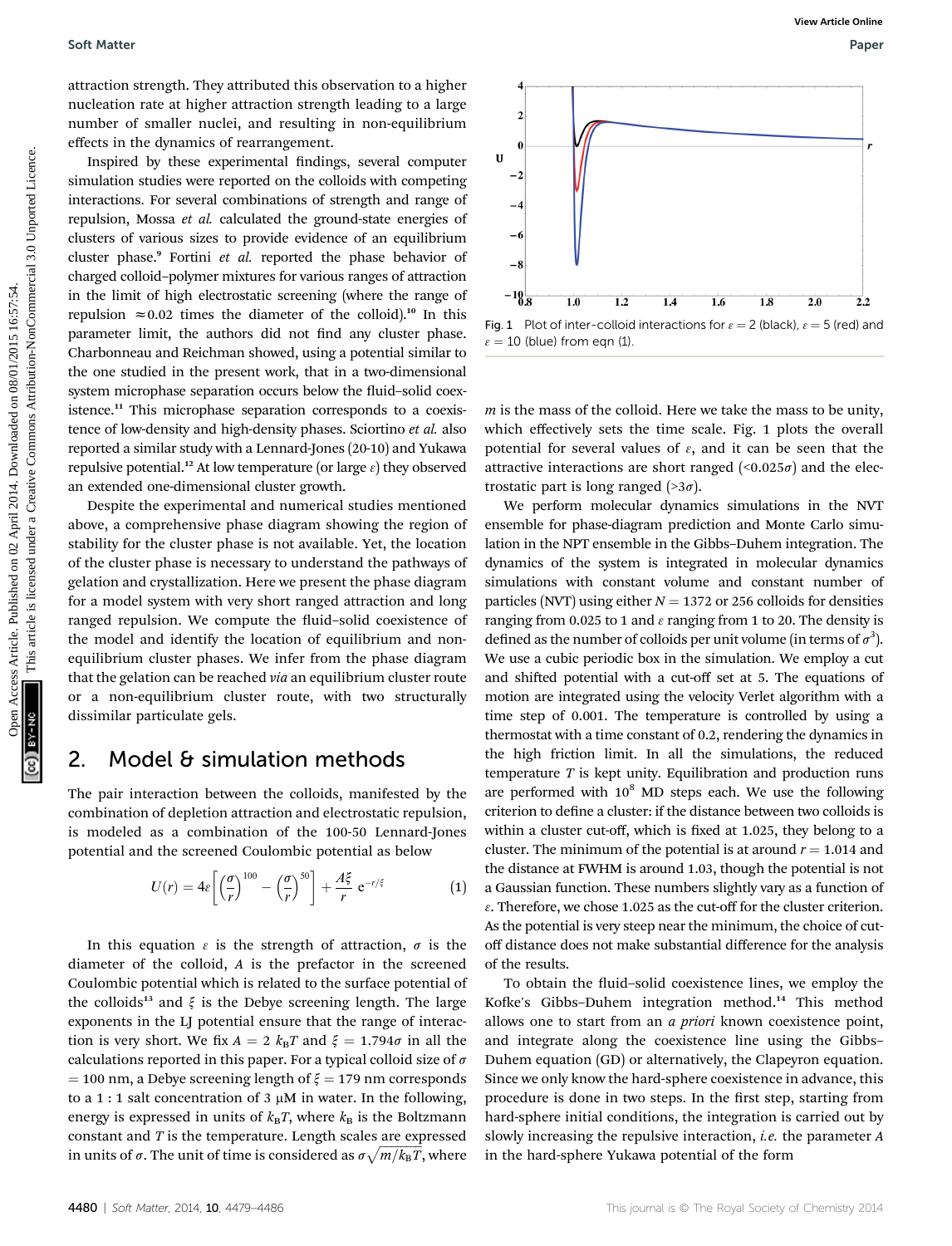$$
U_{Y} = \infty \text{ for } r \le \sigma
$$
  
\n
$$
U_{Y} = \frac{A\xi}{r} e^{-r/\xi} \text{ for } r > \sigma
$$
 (2)

The equation to integrate is then derived from the Gibbs– Duhem equation,

$$
d\mu = v dP - s dT + \lambda_1 dA \qquad (3)
$$

In this equation,  $\mu$  is the molar chemical potential,  $\nu$  is the molar volume, P is the pressure, s is the molar entropy and  $\lambda_1$  is a coupling parameter. For two phases - fluid and FCC crystal to be in equilibrium at constant temperature, it directly follows from eqn (3) that

$$
\frac{\mathrm{d}P}{\mathrm{d}A} = -\frac{\Delta\lambda_1}{\Delta\nu} \tag{4}
$$

where  $\Delta$  denotes the difference in the properties ( $\lambda_1$  and v) between fluid and solid phases, *i.e.*  $\Delta v = v_1 - v_s$  and  $\Delta \lambda_1 = \lambda_{1,1} - \lambda_{1,s}$ .

From eqn (3), it follows that

$$
\lambda_1 = \left(\frac{\mathrm{d}\mu}{\mathrm{d}A}\right)_{T,P,\xi} = \left\langle \frac{\xi}{r} \,\mathrm{e}^{-r/\xi} \right\rangle_{T,P,\xi} \tag{5}
$$

where the angular brackets denote an ensemble average at constant T, P and  $\xi$ . Note that the reduced temperature T is unity. Eqn (4) is integrated from  $A = 0$  to 2 with an increment of 0.2, using the initial conditions of the hard sphere solid–liquid coexistence with a coexistence pressure  $\beta_P = 11.7$ , leading to a density of the fluid,  $\rho_f$ , = 0.943 and a density of the FCC crystal,  $\rho_{\rm s} = 1.041.^{15}$ 

Fig. 2 shows the result of the GD-integration. From this figure, we can observe that upon increasing the repulsive interactions the fluid–solid coexistence shifts to lower densities, and the coexistence region becomes narrower. A similar trend was observed in previously reported studies.<sup>16,17</sup>

At  $A = 2$ , the solid-liquid coexistence conditions are: density of the fluid,  $\rho_f$ , = 0.9262, density of the FCC crystal,  $\rho_s$ , = 0.9722 and coexistence pressure,  $\beta_{\text{P}}$ , = 38.1. Using these values as the initial conditions, a second integration step is performed from



Fig. 2 Gibbs–Duhem integration from the hard sphere  $(A = 0)$  to Yukawa repulsive potential  $(A = 2)$ .

the purely repulsive Yukawa potential to the full potential including the (100-50) LJ and repulsive Yukawa potential (eqn (1)) by slowly increasing  $\varepsilon$  from 0 to the desired value. Following a similar derivation as in the first step, we obtain the analog of the Clapeyron equation as

$$
\frac{\mathrm{d}P}{\mathrm{d}\varepsilon} = -\frac{\Delta\lambda_2}{\Delta v} \tag{6}
$$

and

$$
\lambda_2 = \left(\frac{\mathrm{d}\mu}{\mathrm{d}\varepsilon}\right)_{T,P,A=2} = \left\langle 4\left[\left(\frac{\sigma}{r}\right)^{100} - \left(\frac{\sigma}{r}\right)^{50}\right]\right\rangle_{T,P,A=2} \tag{7}
$$

where again the reduced temperature  $T$  is assumed unity. Eqn (7) is integrated from  $\varepsilon = 0$  to 12 with an increment of 1.

Note that the two-stage integration of the Gibbs–Duhem equation described above is not sensitive to the path of the integration. In fact, we investigated several combinations of integration routes. In the first case, we started with hard-sphere colloids and simultaneously increased attractive and repulsive potential to a desired value in a single integration step. In the second case, the integration was performed in two stages from the hard-sphere to LJ and from LJ to Yukawa repulsion. We found a good match of results (fluid-solid coexistence curves) between all these three routes. Paper<br>  $U_Y = \frac{dV}{r} e^{-rt}$  for  $r \ge 0$ <br>  $U_Y = \frac{dV}{r} e^{-rt}$  for  $r \ge 0$ <br>
The equation to insegrate is then derived from the Gibbs are there are no one of explore the signal on the published value of the common common interven

## 3. Results and discussion

#### 3.1 Phase-diagram

We perform straightforward NVT-MD simulations for a range of densities  $\rho$  and interaction strengths  $\varepsilon$ , at fixed  $A = 2$  and  $\xi = \frac{1}{2}$ 1.794 $\sigma$ . In all the simulations, the initial coordinates of the particles are obtained from an FCC lattice with the lattice spacing corresponding to the desired density, and the initial velocities were obtained from the Maxwell–Boltzmann distribution. The simulations are analyzed based on their cluster distribution, as well as their dynamics. In addition, we perform a GD integration to compute the solid–liquid coexistence as a function of  $\varepsilon$ . The results from straightforward NVT-MD simulations and the Gibbs–Duhem integration are summarized in the parameter space of  $\varepsilon-\rho$  in Fig. 3. At low values of  $\varepsilon$  and  $\rho$ , we observe a fluid phase for which the cluster size distribution (CSD) function decays monotonically with the cluster size. Here, the clusters are transiently formed and broken, suggesting a fluid-like nature of this phase. In the density range of  $\rho < 0.2$ , an increase of  $\epsilon$  leads to the formation of an equilibrium cluster phase. In this regime, the CSD shows a clear peak at a finite cluster size. Such clusters are in equilibrium with individual colloids (monomers). The monomer fraction,  $x_1$ , obeys the condition from the theory of self-assembly as<sup>18</sup>

 $x_1 \ge e^{-\frac{U_w}{k_B T}}$ 

where the depth of the well  $U_w \approx \varepsilon - A$  can be inferred from the potential depicted in Fig. 1. Fig. 4 shows the CSD corresponding to an equilibrium cluster phase at a fixed attraction strength,  $\epsilon = 7$   $k_B T$  for various colloid densities. The mean cluster size increases with the density of the colloids, in line with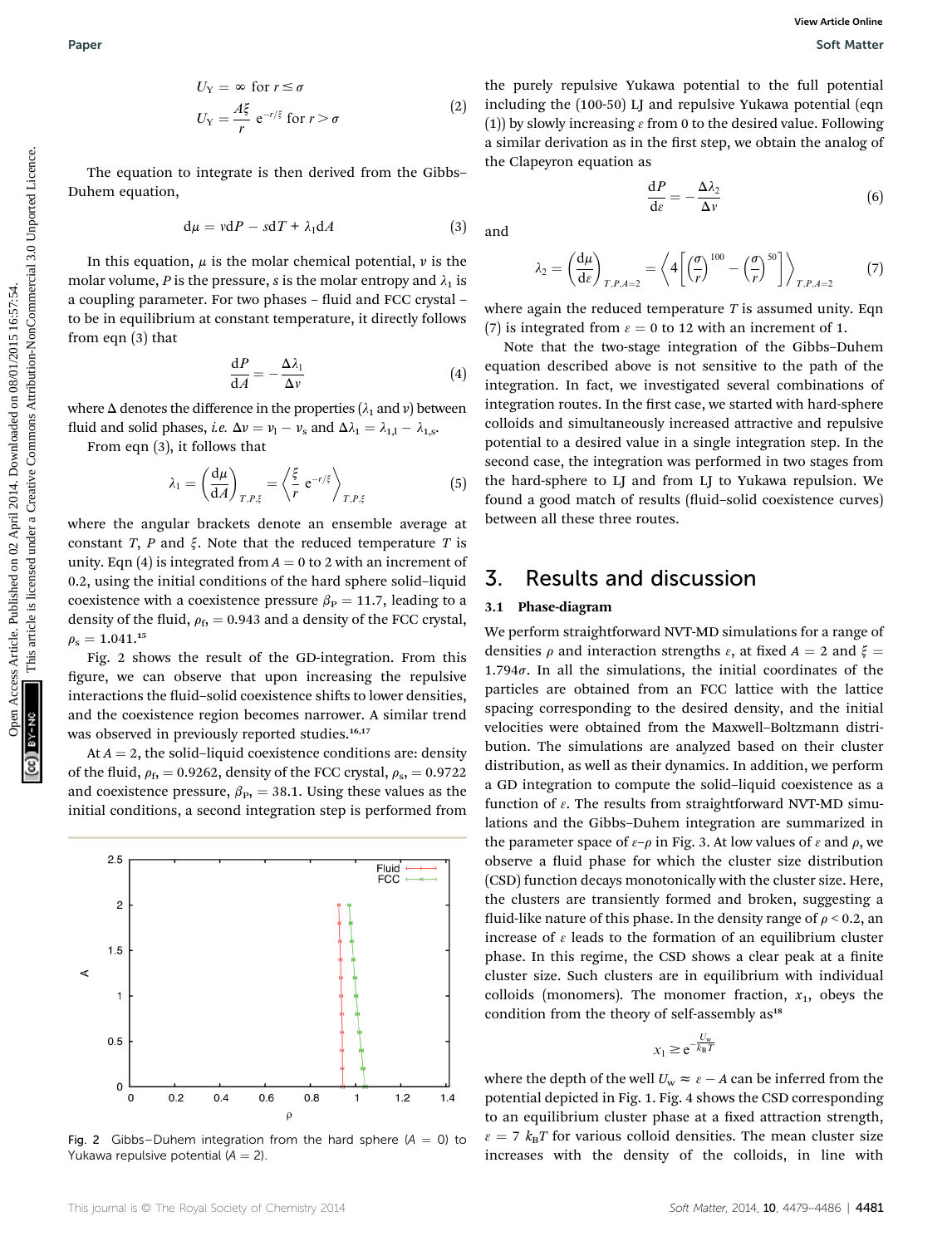

Fig. 3 Phase diagram of the LJ + Yukawa colloid showing fluid, equilibrium cluster, non-equilibrium cluster and gel phases, and fluid– FCC coexistence.



Fig. 4 Cluster size distribution for  $\varepsilon = 7$   $k_B T$  at various densities of colloids.

theoretical predictions.<sup>5</sup> The size distribution broadens as the density is increased. Fig. 5 shows the CSD for an equilibrium cluster phase at a fixed density,  $\rho = 0.075$ , for various attraction strengths,  $\varepsilon$ . Fig. 4 and 5 suggest that the equilibrium cluster phase can be reached via either the  $\rho$ -route or the  $\varepsilon$ -route.

A further increase in  $\varepsilon$  ( $\varepsilon$  > 10,  $\rho$  < 0.2) leads to the formation of a non-equilibrium cluster phase. We identify this phase from a CSD showing multiple maxima (may be discrete) and a monomer fraction that is either zero or

$$
x_1 < e^{-\frac{U_w}{k_B T}}
$$

A non-equilibrium cluster phase is also present at moderate  $\rho$  > 0.2 and low  $\varepsilon$  < 4.

At moderate and high densities,  $\rho > 0.2$ , the colloids can form a gel phase when the attraction is sufficiently strong. The gel is characterized by a CSD that shows one big cluster with a size close to the total number of particles (a percolated cluster).



Fig. 5 Cluster size distribution for  $\rho = 0.075$  at various attraction strengths,  $\varepsilon$ .

The fluid–FCC coexistence lines obtained from the GDintegration are also shown in Fig. 3. Upon increasing  $\varepsilon$  from zero, the coexistence region widens up as the attractive interaction begins to dominate. The coexisting crystal phase becomes denser, while the fluid phase becomes more dilute. Note that the cluster phase and part of the gel phase fall outside the fluid–solid coexistence region. This means that the system will form a gel before crystallizing, and hence it is very likely that crystallization is kinetically hampered in this kind of systems. In addition, whereas a straightforward NVT simulation would get stuck in a metastable state, the Gibbs–Duhem integration allows for the evaluation of the true phase-diagram.

In the following we compare our results with previous simulations by Toledano et  $al.^{19}$  and others.<sup>9,11</sup> In their study, parameters were  $\xi = 2\sigma$  and  $A = 0.2\epsilon$  and the dimensionless temperature  $(T^*)$  was defined as  $T^* = \frac{k_B T}{\varepsilon}$ , where  $\varepsilon$  is the strength of attraction. Simulations were done for different sets of  $T^*$  and  $\phi$ , volume fraction of colloids. With the temperature defined in this way, the strength of repulsion  $(A)$  also varies when  $T$  is varied. In contrast, we treat the system with variable attraction strength while keeping the strength of repulsion constant in all our simulations. Still, the data corresponding to  $T^* = 0.1$  in Toledano *et al.* correspond to our data points at  $\varepsilon =$ 10  $k_BT$  and  $A = 2$   $k_BT$ . The value of  $\xi = 1.794$  used in our simulation is only 10% lower than the value used in ref. 19. Table 1 shows comparison of our results with that of ref. 19. Despite the different value of  $\xi$  used in our simulation, the comparison of the data reasonably agrees with the data of Toledano et al.<sup>19</sup>

For the particular potential used in this work, and for the range of parameters studied, we do not find spontaneous formation of any layered or columnar structures. Previous reports (ref. 9–12 of the manuscript) that employed potentials and parameters similar to ours also did not report such modulated structures. Our model is based on depletioninduced attraction and screened electrostatic repulsion that can be experimentally realized. While de Candia et al.<sup>20</sup> reported columnar and lamellar phases, in their model, the range of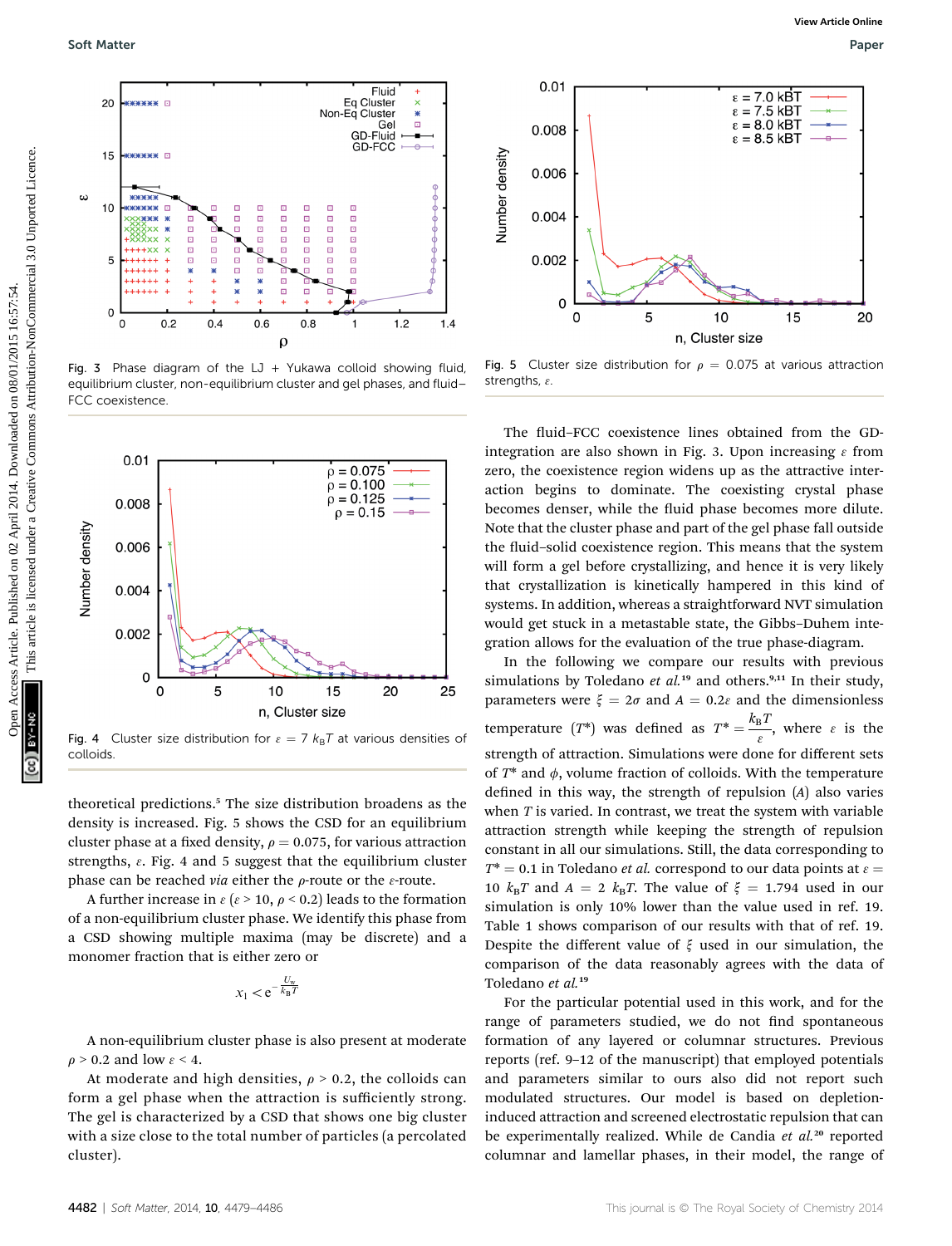|  | Table 1 Comparison between the present simulation and data from ref. 19 |  |  |  |  |  |  |  |  |
|--|-------------------------------------------------------------------------|--|--|--|--|--|--|--|--|
|--|-------------------------------------------------------------------------|--|--|--|--|--|--|--|--|

| Data of Toledano et al. <sup>19</sup>                                                                                                                                                                                                                                                                                                                                                                                                                                                                                                                                                                                                                                                                                                                                                                                                                                                                                                                                                                                                                                                                                                                                                                                                                                                                                                                                                                                                                                                                                                                                                                |                                              | Data from this work |                              |                                                                                                                                                                                                                                                                                                                                                                                                                                                                                                                                                                                                                                                                                                                                                                                                                                                                                                                                                                                                                                                                                                                                                                                                                                                                                                                                                                                                                                                                                                                |                                  |
|------------------------------------------------------------------------------------------------------------------------------------------------------------------------------------------------------------------------------------------------------------------------------------------------------------------------------------------------------------------------------------------------------------------------------------------------------------------------------------------------------------------------------------------------------------------------------------------------------------------------------------------------------------------------------------------------------------------------------------------------------------------------------------------------------------------------------------------------------------------------------------------------------------------------------------------------------------------------------------------------------------------------------------------------------------------------------------------------------------------------------------------------------------------------------------------------------------------------------------------------------------------------------------------------------------------------------------------------------------------------------------------------------------------------------------------------------------------------------------------------------------------------------------------------------------------------------------------------------|----------------------------------------------|---------------------|------------------------------|----------------------------------------------------------------------------------------------------------------------------------------------------------------------------------------------------------------------------------------------------------------------------------------------------------------------------------------------------------------------------------------------------------------------------------------------------------------------------------------------------------------------------------------------------------------------------------------------------------------------------------------------------------------------------------------------------------------------------------------------------------------------------------------------------------------------------------------------------------------------------------------------------------------------------------------------------------------------------------------------------------------------------------------------------------------------------------------------------------------------------------------------------------------------------------------------------------------------------------------------------------------------------------------------------------------------------------------------------------------------------------------------------------------------------------------------------------------------------------------------------------------|----------------------------------|
| Volume fraction, $\phi$ (at $T^* = 0.1$ )                                                                                                                                                                                                                                                                                                                                                                                                                                                                                                                                                                                                                                                                                                                                                                                                                                                                                                                                                                                                                                                                                                                                                                                                                                                                                                                                                                                                                                                                                                                                                            | Density, $\rho$ ( $\varepsilon = 10 k_B T$ ) | Phase               |                              | Density, $\rho$ (at $\varepsilon = 10 k_B T$ )                                                                                                                                                                                                                                                                                                                                                                                                                                                                                                                                                                                                                                                                                                                                                                                                                                                                                                                                                                                                                                                                                                                                                                                                                                                                                                                                                                                                                                                                 | Phase                            |
| 0.04                                                                                                                                                                                                                                                                                                                                                                                                                                                                                                                                                                                                                                                                                                                                                                                                                                                                                                                                                                                                                                                                                                                                                                                                                                                                                                                                                                                                                                                                                                                                                                                                 | 0.076                                        |                     | Cluster - slightly elongated | 0.075                                                                                                                                                                                                                                                                                                                                                                                                                                                                                                                                                                                                                                                                                                                                                                                                                                                                                                                                                                                                                                                                                                                                                                                                                                                                                                                                                                                                                                                                                                          | Elongated clusters               |
| 0.1<br>0.16                                                                                                                                                                                                                                                                                                                                                                                                                                                                                                                                                                                                                                                                                                                                                                                                                                                                                                                                                                                                                                                                                                                                                                                                                                                                                                                                                                                                                                                                                                                                                                                          | 0.19<br>0.3                                  | Percolated gel      | Cluster - elongated          | 0.2<br>0.3                                                                                                                                                                                                                                                                                                                                                                                                                                                                                                                                                                                                                                                                                                                                                                                                                                                                                                                                                                                                                                                                                                                                                                                                                                                                                                                                                                                                                                                                                                     | Percolated gel<br>Percolated gel |
| attraction was 0.2 $\sigma$ , whereas in our simulation it is only 0.02 $\sigma$ ,<br>10 times shorter in range. Wu and Cao <sup>21</sup> calculated ground state<br>energies of several structures such as lamella, cylinder and<br>spherical domains in a continuum approach, and concluded<br>that the stability of these phases depends on the relative ratio of<br>surface free energy to electrostatic energy.<br><b>Structure of the clusters</b><br>3.2<br>The shape of the clusters in the equilibrium phase (6 < $\varepsilon$ < 8, $\rho$ <<br>0.2) is found to be rather compact and small $(\sim 10$ particles per<br>cluster). As the clusters grow in size, they initially show a quasi-<br>linear shape due to the long repulsive tail, <i>i.e.</i> , $\xi = 1.794\sigma$ .<br>Subsequently, the particles rearrange in a second step to more<br>compact clusters. This rearrangement is possible because the<br>attraction strength corresponding to the equilibrium cluster<br>phase ranges from 6-8 $k_B T$ , which translates in an effective<br>attraction (well-depth, $U_w$ ) range from 4-6 $k_B T$ . These barriers<br>can be occasionally overcome by thermal energy in the time<br>scale of the simulations. Fig. 6 shows some representative<br>snapshots of equilibrium clusters.<br>In contrast, clusters in the non-equilibrium cluster phase are<br>more elongated and resemble the Bernal spiral. Such structures<br>were indeed found in experiments close to gelation. <sup>7</sup> As the non-<br>equilibrium clusters form at much higher attraction strengths, |                                              |                     | equilibrium clusters.        | dimensional and three-dimensional structures, the fractal<br>dimensions are simply $D_f = 1$ , 2 and 3, respectively. For<br>branched structures the fractal dimension can be fractional. We<br>compute the $R_g$ values of clusters with various N, and extract $D_f$<br>from a plot of $\ln(R_g)$ vs. $\ln(N)$ . Clusters consisting of 10 to 70<br>colloids are considered for the $R_g$ calculation.<br>From the data given in Table 2, we can infer that the non-<br>equilibrium clusters are of elongated shape, as the $D_f$ values are<br>close to that of a one-dimensional solid object. It should be<br>noted that the $R_g$ analysis was done using finite sized clusters in<br>the size range of 10-70. Fig. 7 shows some snapshots of non-<br>In Fig. 8 we plot the radial distribution function (RDF) of the<br>colloids for two different densities at $\varepsilon = 7 k_B T$ . These two state<br>points correspond to the equilibrium cluster phase. For the<br>higher density $\rho = 0.2$ the RDF indicates that the clusters<br>consist of particles arranged in a crystal-like structure. This is<br>evident from the long-range peaks in the RDF. Clearly these<br>long-range peaks are absent in the RDF corresponding to lower<br>density, implying smaller clusters. Visual inspection of the<br>configurations of the clusters also supports this observation<br>(see Fig. 9). Note that the cluster-cluster interaction is strongly<br>repulsive, leading to a fluid of clusters. |                                  |

#### 3.2 Structure of the clusters

In contrast, clusters in the non-equilibrium cluster phase are more elongated and resemble the Bernal spiral. Such structures were indeed found in experiments close to gelation.<sup>7</sup> As the nonequilibrium clusters form at much higher attraction strengths, 10–20  $k_BT$ , the particle rearrangement becomes very slow, leading to kinetic trapping. As the cluster sizes in the nonequilibrium regimes are large compared to the equilibrium clusters, it is useful to calculate the fractal dimensions of the non-equilibrium clusters.

The fractal dimension is defined *via* the radius of gyration  $(R_{\rm g})$  of the cluster as

$$
R_{\rm g}=aN^{\frac{1}{D_{\rm f}}}
$$

where N is the number of particles in the cluster and  $D_f$  is the fractal dimension. For solid macroscopic one-dimensional, two-



Fig. 6 Snapshots of representative equilibrium clusters at  $\varepsilon = 7 k_{\text{B}}T$  at various densities: (a)  $\rho = 0.1$ , (b)  $\rho = 0.125$  and (c)  $\rho = 0.15$ .

#### 3.3 Dynamics of gelation

The data points given in the phase diagram (Fig. 3) are obtained from independent NVT simulations that are performed at different sets of  $(\rho, \varepsilon)$ . This phase-diagram can be useful in predicting the mechanism of gelation for different experimental



Fig. 7 Snapshots of representative non-equilibrium clusters at  $\rho =$ 0.15 at various strength of attractions: (a)  $\varepsilon = 10$   $k_B T$ , (b)  $\varepsilon = 15$   $k_B T$  and (c)  $\epsilon = 20 k_B T$ .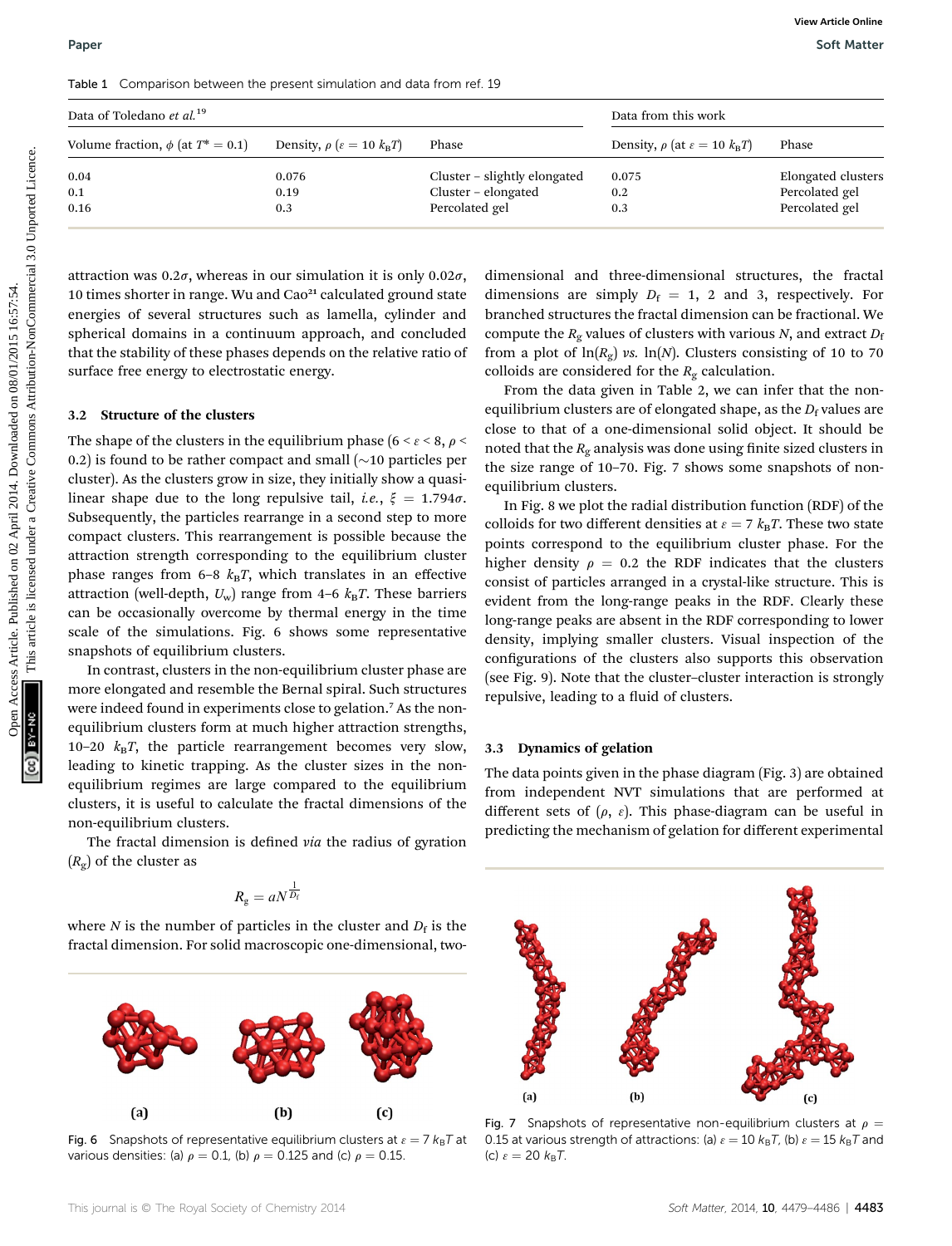Table 2  $D_f$ -values for some of the state points in Fig. 3 for  $\rho = 0.15$ 



Fig. 8 Radial distribution function at  $\epsilon = 7 k_{\text{B}}T$  for densities  $\rho = 0.075$ and 0.2.



Fig. 9 Configurations of the clusters at  $\varepsilon = 7$   $k_B T$  for densities  $\rho = 0.075$  (a) and 0.2 (b).

conditions. The gelation can be reached either  $via$  the  $\rho$ -route or the  $\varepsilon$ -route. In the  $\rho$ -route, for a fixed polymer concentration (fixed  $\varepsilon$ ), more colloids are added to the suspension to increase the colloid number density (volume fraction). In this preparation, the gel is likely to be formed from densely packed compact crystalline clusters. This mechanism is commonly denoted as a cluster glass transition.<sup>22</sup> In contrast, in the  $\varepsilon$ -route, for a fixed colloid density (fixed  $\rho$ ), more polymers are added to the suspension to increase the strength of attraction (epsilon). In this method, the gel is likely to be comprised of percolated networks of elongated non-equilibrium clusters. This mechanism is known as percolation. Thus, depending on the route we may expect different mechanisms of gelation in the same colloid–polymer model system.

The dynamics of gelation can also be captured by the intermediate scattering function,  $F(k, t)$ , with wavevector k as a function of time t. The function  $F(k, t)$  is shown in Fig. 10a and b for different attraction strengths at a constant density of 0.05. Fig. 10a is obtained for an attraction strength of 5  $k_BT$ for various  $k\sigma$  values (0.36 to 1.54), corresponding to the fluid phase according to the phase diagram in Fig. 3. Fig. 10b shows  $F(k, t)$  for an attraction strength of 10  $k_B T$ , and dynamical arrest on the time scale of the simulation is observed suggesting non-equilibrium nature of clusters. The function  $F(k, t)$  for a higher density of 0.2 and at different attraction strengths,  $\varepsilon = 5$  and 10  $k_B T$ , is depicted in Fig. 10c and d. Fig. 10c shows a rapid decay for all  $k$  values (0.58 to 1.63), suggesting a fluid of aggregates. Whereas Fig. 10d shows kinetic arrest on the time scale of the MD simulation for an attraction strength of 10  $k_BT$ , where gelation due to percolation of linear-clusters occurs.

Our work clearly shows that for the dynamics of gelation, the structure and other physical properties of the gel can depend on the route of gelation. These conclusions are in agreement with the recent experimental study of Zhang et al.<sup>8</sup> In the experimental report of Zhang et al.,<sup>8</sup> it has been shown that at low attraction strengths, crowding of crystalline clusters leads to 'microcrystalline' gels, as shown in Fig. 4a of ref. 8. The experimental conditions correspond to  $\varepsilon = 5.5$   $k_B T$ and  $\rho = 0.69$ . Similarly, for these parameters, we find in our simulation (Fig. 3) gelation due to such crowding of compact clusters. Segre et  $al<sup>4</sup>$  reported a gelation mechanism that involved kinetic arrest due to crowding of clusters, analogous to the glass transition. In another set of experiments, Zhang *et al.* have shown that for  $\varepsilon = 8.8$   $k_B T$  and  $\rho = 0.38$ , percolation of elongated clusters led to gelation. State points close to this experimental condition in our computed phase diagram also show such percolation driven gelation. Of course, while the gelation might show a history dependence, we realize that the underlying equilibrium state will be independent of the route. Series Articles. Published on 2 April 2014. The distribution of the common access Article is licensed that the extense Article is licensed under the extense Article is license are a creative Commons Article is licensed un

> Zhang  $et$   $al$ <sup>8</sup> also reported that the mean cluster size decreased with increasing attraction strengths in their experiments involving colloids with competing interactions. This conclusion was based on experimental data for  $\varepsilon$  values of 5.5, 8.8 and 16  $k_{\text{B}}T$  at a density of 0.114 (or  $\phi = 0.06$ ). Zhang et al.<sup>8</sup> argued that the equilibrium theory cannot be used to explain this trend because of non-equilibrium effects such as kinetic trapping. Our simulation data for these parameters represent fluid, equilibrium cluster and nonequilibrium cluster phases, respectively. In Fig. 5 we report that the equilibrium cluster size increases with the strength of attraction, according to the equilibrium cluster theory reported in ref. 5. The range of attraction strengths in Fig. 5 is chosen between 7 and 8.5  $k_B T$ , which corresponds to the relevant range where equilibrium clusters are found. Within this parameter range, we observe an increase in the cluster size with the strength of attraction. We therefore expect that one would observe the predicted trend if experimental conditions are restricted to the equilibrium cluster phase.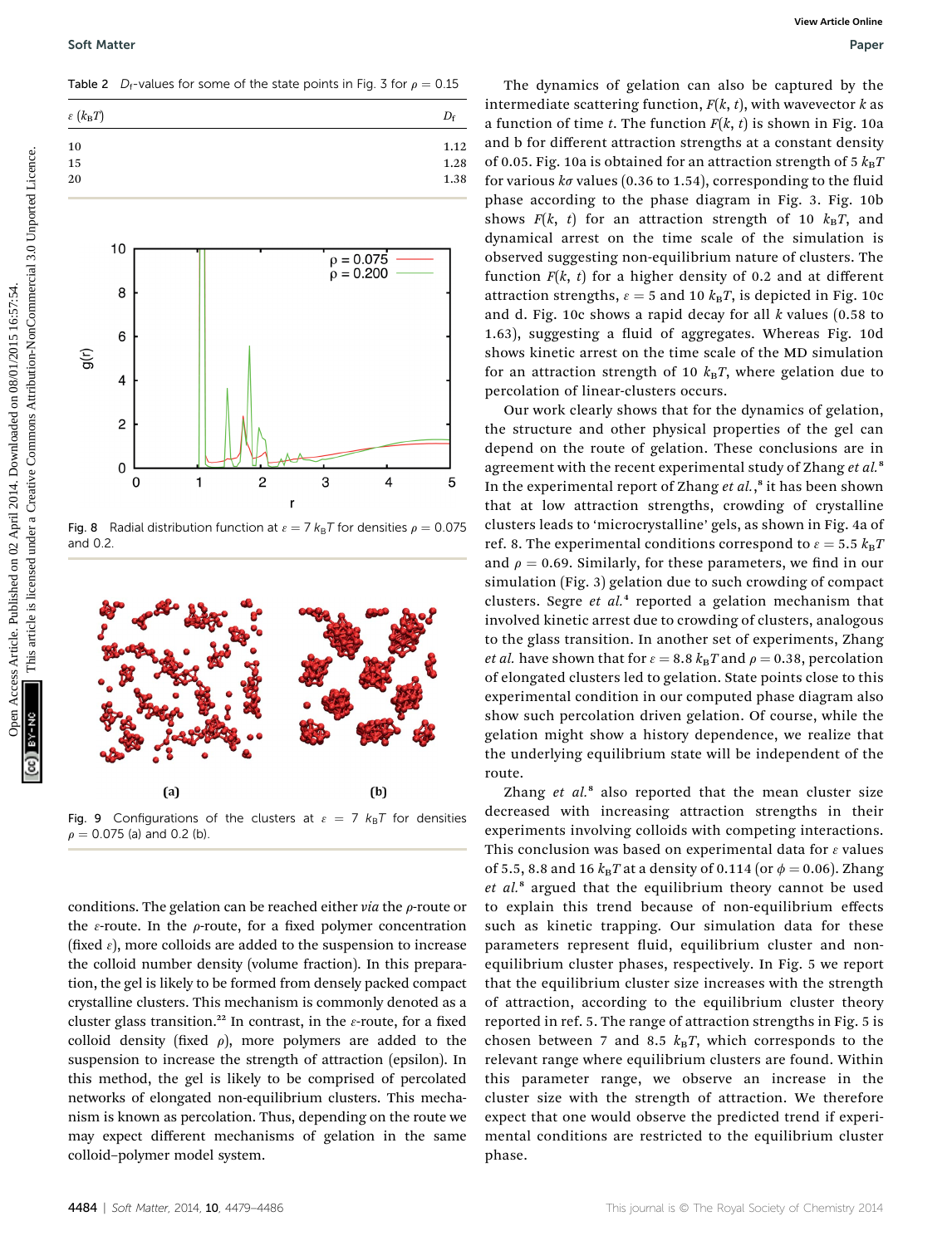

Fig. 10 F(k, t) from the MD simulation for different ka values. (a)  $\rho = 0.05$ ,  $\varepsilon = 5$  k<sub>B</sub>T, (b)  $\rho = 0.05$ ,  $\varepsilon = 10$  k<sub>B</sub>T, (c)  $\rho = 0.2$ ,  $\varepsilon = 5$  k<sub>B</sub>T and (d)  $\rho = 0.2$ ,  $\varepsilon = 10 \; k_{\text{B}}T$ .

## 4. Conclusion

The computational study reported in this paper demonstrates that for colloids interacting via competing short ranged attraction and long ranged repulsion, both equilibrium and non-equilibrium cluster phases with well defined internal structures are present outside the fluid–FCC coexistence region in the  $\varepsilon-\rho$  parameter space. While the equilibrium cluster phase contains small and compact clusters, non-equilibrium clusters are large and elongated. The very presence of equilibrium and non-equilibrium clusters influences the mechanisms of gelation. The gelation mechanism can follow either a cluster glass transition or a percolation route, leading to gels of different physical properties such as rheological properties. The study also explains why it is difficult to crystallize colloids under competing interaction regimes, mainly because of intervening cluster phases and gel formation.

## Acknowledgements

This work is part of the research programme VICI 700.58.442, which is financed by the Netherlands Organization for Scientific Research (NWO).

### References

- 1 P. J. Lu, J. C. Conrad, H. M. Wyss, A. B. Schofield and D. A. Weitz, Phys. Rev. Lett., 2006, 96, 028306.
- 2 E. H. A. de Hoog, W. K. Kegel, A. van Blaaderen and H. Lekkerkerker, Phys. Rev. E: Stat., Nonlinear, Soft Matter Phys., 2001, 64, 021407.
- 3 S. Asakura and F. Oosawa, J. Chem. Phys., 1954, 22, 1255.
- 4 P. N. Segre, V. Prasad, A. B. Schofiled and D. A. Weitz, Phys. Rev. Lett., 2001, 86, 6042.
- 5 J. Groenewold and W. K. Kegel, J. Phys. Chem. B, 2001, 105, 11702.
- 6 A. Stradner, H. Sedgwick, F. Cardinaux, W. C. K. Poon, S. U. Egelhaaf and P. Schurtenberger, Nature, 2004, 432, 492.
- 7 A. I. Campbell, V. J. Anderson, J. S. van Duijneveldt and P. Bartlett, Phys. Rev. Lett., 2005, 94, 208301.
- 8 T. H. Zhang, J. Klok, R. H. Tromp, J. Groenewold and W. K. Kegel, Soft Matter, 2012, 8, 667.
- 9 S. Mossa, F. Sciortino, P. Tartaglia and E. Zaccarelli, Langmuir, 2004, 20, 10756.
- 10 A. Fortini, M. Dijkstra and R. Tuinier, J. Phys.: Condens. Matter, 2005, 17, 7783.
- 11 P. Charbonneau and D. R. Reichman, Phys. Rev. E: Stat., Nonlinear, Soft Matter Phys., 2007, 75, 050401.